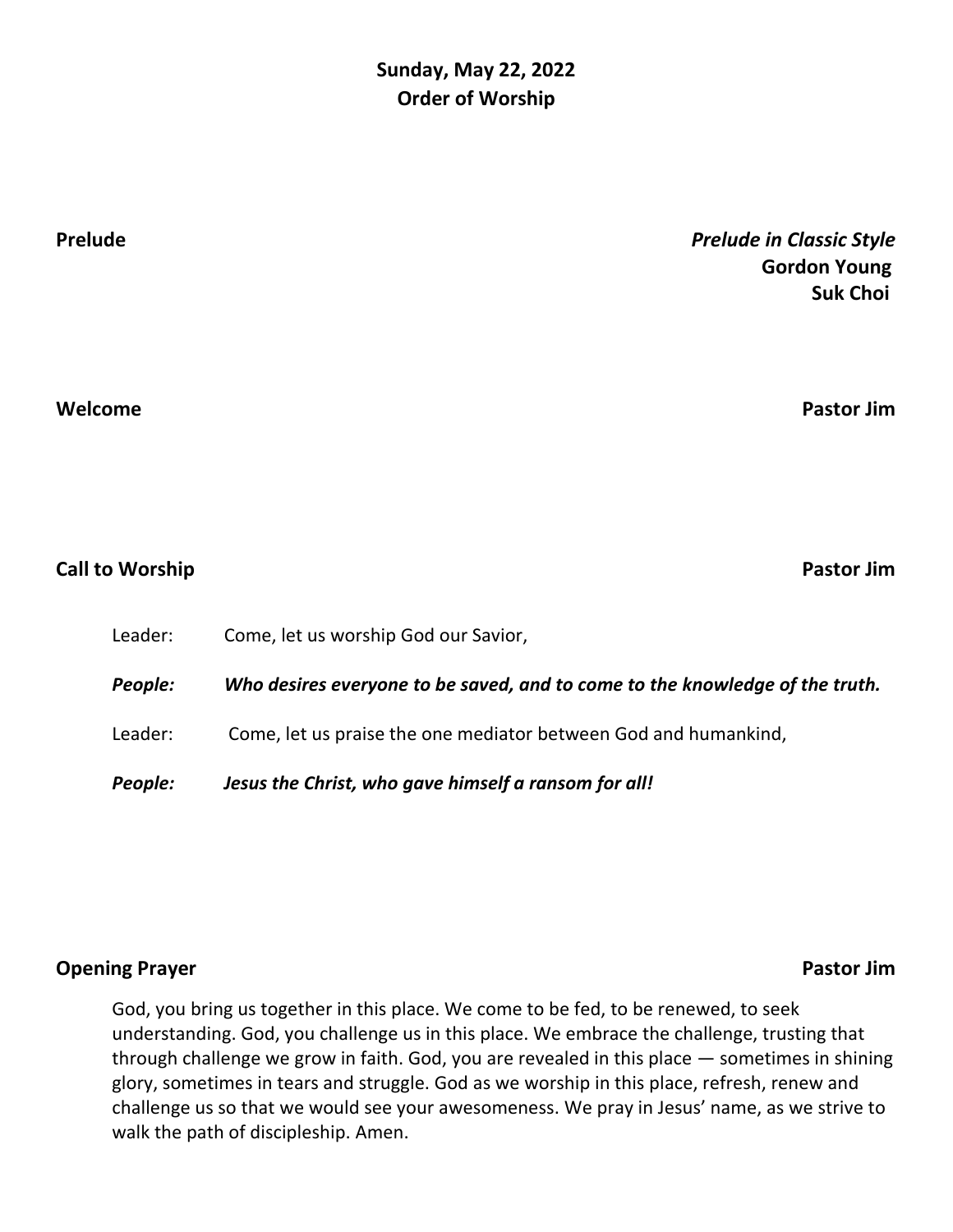**Hymns of Praise** *Amazing Grace (My Chains are Gone)* **John Newton, Chris Tomlin, & Louie Giglio Wimberley Bluegrass Band**

> *Amazing grace how sweet the sound, that saved a wretch like me. I once was lost, but now I'm found, was blind but now I see.*

*'Twas grace that taught my heart to fear, and grace my fears relieved. How precious did that grace appear, the hour I first believed.*

*My chains are gone, I've been set free. My God, my Savior has ransomed me. And like a flood His mercy rains, unending love, amazing grace.*

*The Lord has promised good to me, His word my hope secures He will my shield and portion be as long as life endures*

*My chains are gone, I've been set free. My God, my Savior has ransomed me. And like a flood His mercy rains, unending love, amazing grace.*

*The earth shall soon dissolve like snow, the sun forbear to shine But God who called me here below, will be forever mine, Will be forever mine. You are forever mine.*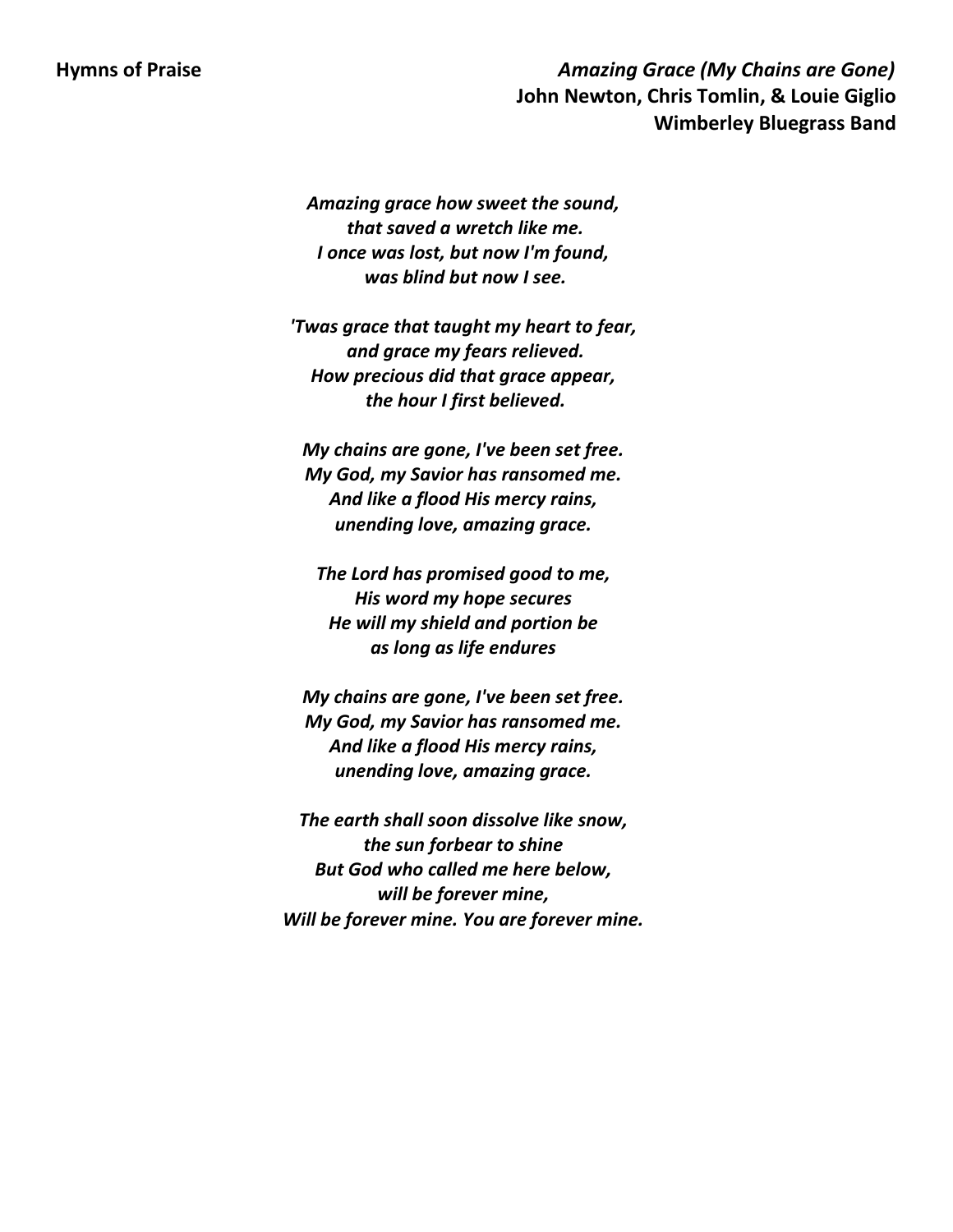### *Come, Now is the Time to Worship*  **Brian Doerksen**

*Come, now is the time to worship. Come, now is the time to give your heart. Come, just as you are to worship. Come, just as you are before your God. Come.*

*One day every tongue will confess You are God. One day every knee will bow. Still, the greatest treasure remains for those who gladly choose You now.*

*Come, now is the time to worship. Come, now is the time to give your heart. Come, just as you are to worship. Come, just as you are before your God. Come.*

*One day every tongue will confess You are God. One day every knee will bow. Still, the greatest treasure remains for those who gladly choose You now*

*One day every tongue will confess You are God. One day every knee will bow. Still, the greatest treasure remains for those who gladly choose You now.*

*Come, now is the time to worship. Come, now is the time to give your heart. Come, just as you are to worship. Come, just as you are before your God.*

*Come. Come. Come.*

### **Invitation to the Prayer of Confession** Mark Imfeld

We worship a God who is wise and just, and we know that we have fallen short of God's glory. Yet our wise and just God is also gracious and merciful. God hears our prayers. In humility and trust, let us bring our prayers of confession to God, admitting those ways we have fallen short.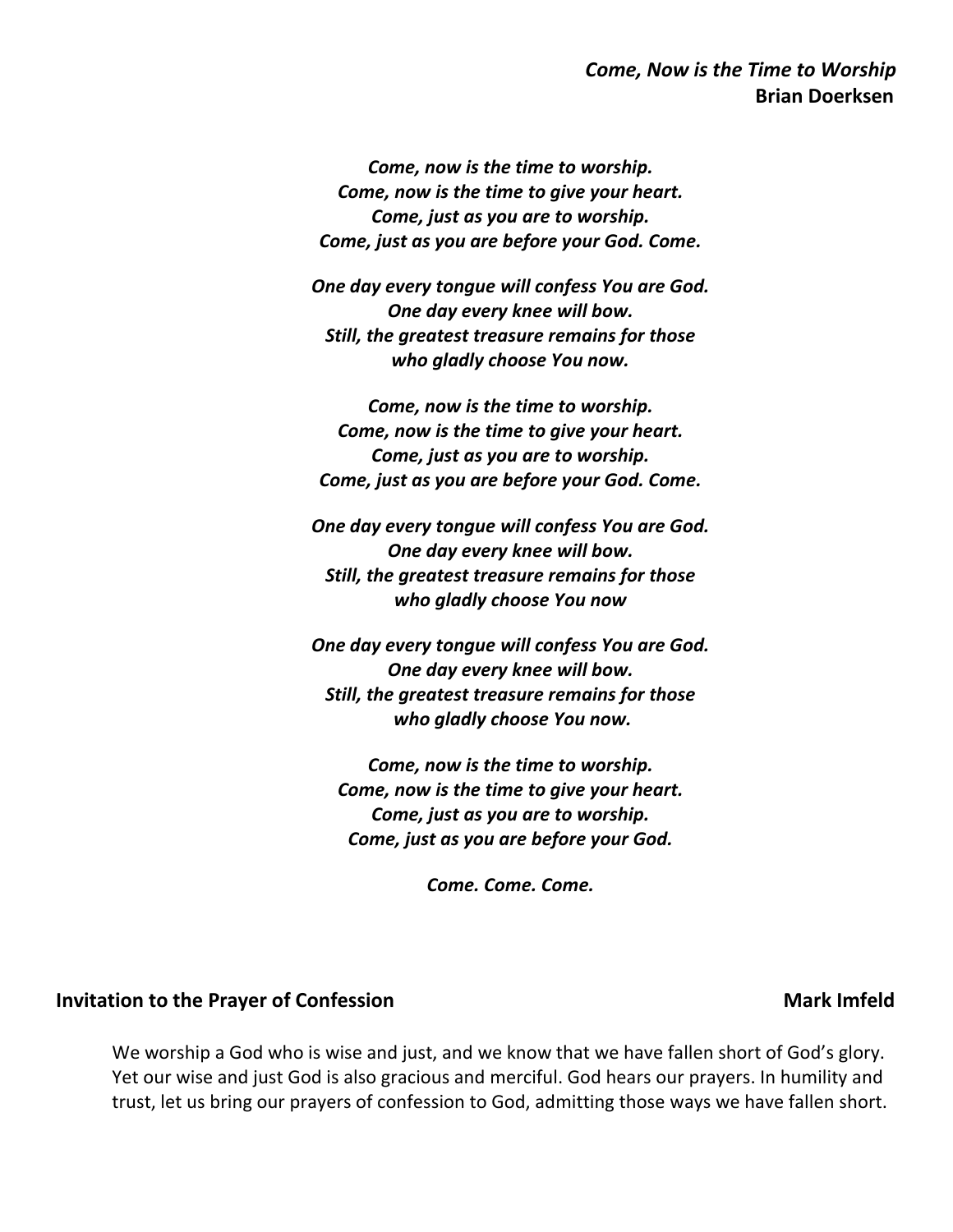*Wise and gracious God, we admit that we have not lived a life conformed to Christ. You offer us the wisdom of your Word, but we neglect our study of Scripture. You are wise in your care for the world, but we think we know better. You call us to take up the cross and follow, but we want to forge our own paths. You offer your peace that is "not as the world gives," but we are not content; we want security and guarantees. You give us the gift of your commandments, but we look for the loopholes, and make our own rules. Forgive us, Lord. Call us back to the life that you intend for us. Forgive us, we pray, as we confess our sinfulness to you now from the silence of our hearts.* 

**Silent Prayer.**

### **Amen.**

## **Declaration of Forgiveness** Mark Imfeld

Jesus Christ leads us on the righteous path. In his life, he showed us how to live and relate to one another. In his death, he atoned for our sins, and gave us the assurance of his love for us. In his resurrection, he rose triumphant over the powers of this world that would seek to enslave us. We are set free, and called to live lives of gratitude and joy. Friends, believe the gospel! In Jesus Christ, we are forgiven!

### **Response of Thanksgiving** *Gloria Patri*

**LNPC Chancel Choir**

*Glory be to the Father, and to the Son, and to the Holy Ghost; As it was in the beginning, is now and ever shall be, world without end. Amen. Amen.*

Passing of the Joy & Peace of Christ **Passing of the Joy & Peace of Christ** Pastor Anette

**Time For Young Disciples** Susie Hess Susie Hess

**Prayer Song**

*God is always near me, God will always hear me, When I pray.*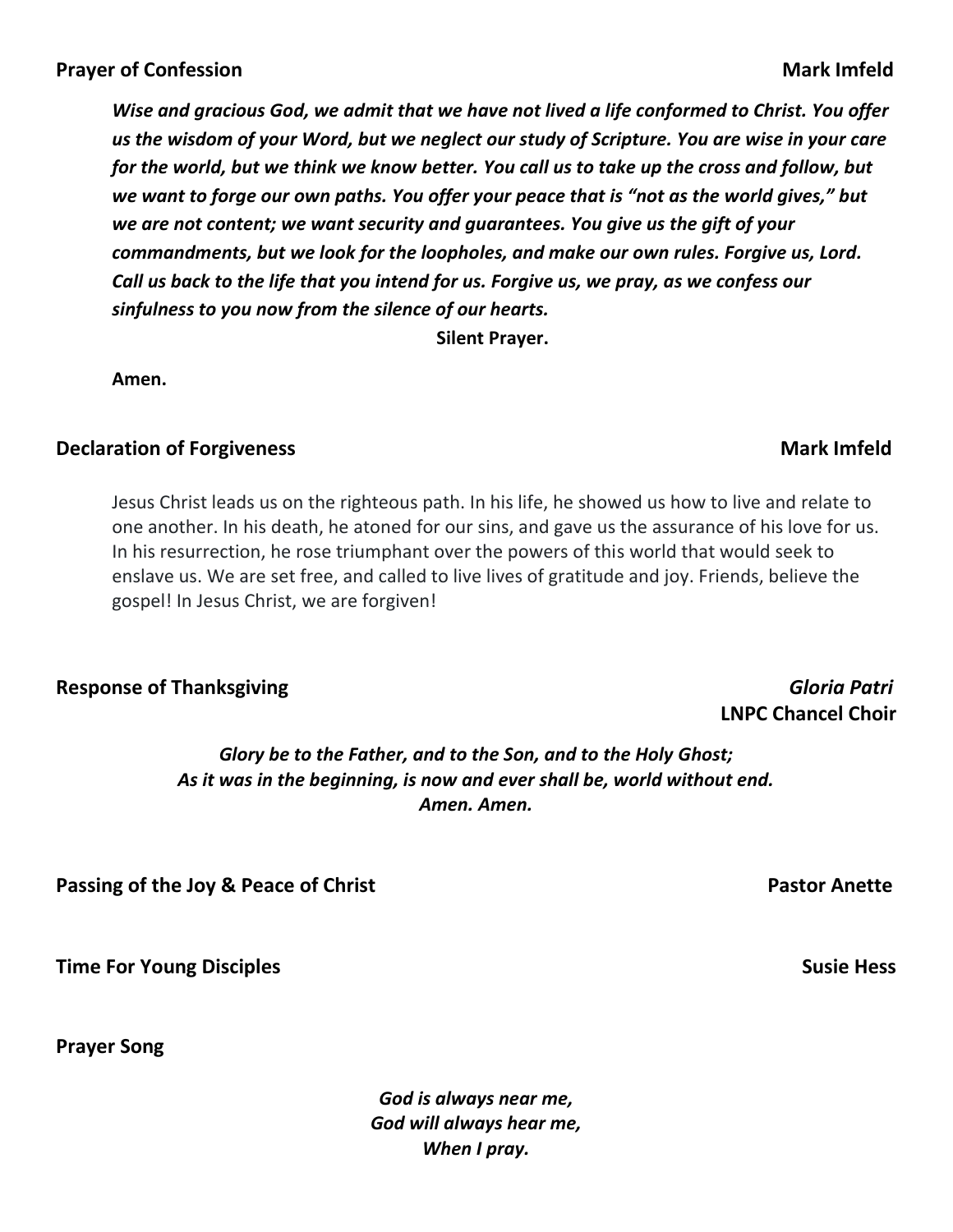$^8$  Stephen, full of grace and power, did great wonders and signs among the people.  $^9$  Then some of those who belonged to the synagogue of the Freedmen (as it was called), Cyrenians, Alexandrians, and others of those from Cilicia and Asia, stood up and argued with Stephen.  $10$  But they could not withstand the wisdom and the Spirit with which he spoke.  $11$  Then they secretly instigated some men to say, "We have heard him speak blasphemous words against Moses and God." <sup>12</sup> They stirred up the people as well as the elders and the scribes; then they suddenly confronted him, seized him, and brought him before the council.  $^{13}$  They set up false witnesses who said, "This man never stops saying things against this holy place and the law,  $14$  for we have heard him say that this Jesus of Nazareth will destroy this place and will change the customs that Moses handed on to us." <sup>15</sup> And all who sat in the council looked intently at him, and they saw that his face was like the face of an angel.

**Hymnof Preparation** *I Surrender All* **Judson W. VanDeVenter LNPC Chancel Choir**

> *All to Jesus I surrender, All to him I freely give; I will ever love and trust him, In his presence daily live.*

*I surrender all, I surrender all, All to thee, my blessed Savior, I surrender all.* 

*All to Jesus I surrender, Make me, Savior, wholly thine; May thy Holy Spirit fill me, May I know thy power divine.*

*I surrender all, I surrender all, All to thee, my blessed Savior, I surrender all.* 

*All to Jesus I surrender, Lord, I give myself to thee; Fill me with thy love and power, Let thy blessing fall on me.*

*I surrender all, I surrender all, All to thee, my blessed Savior, I surrender all.*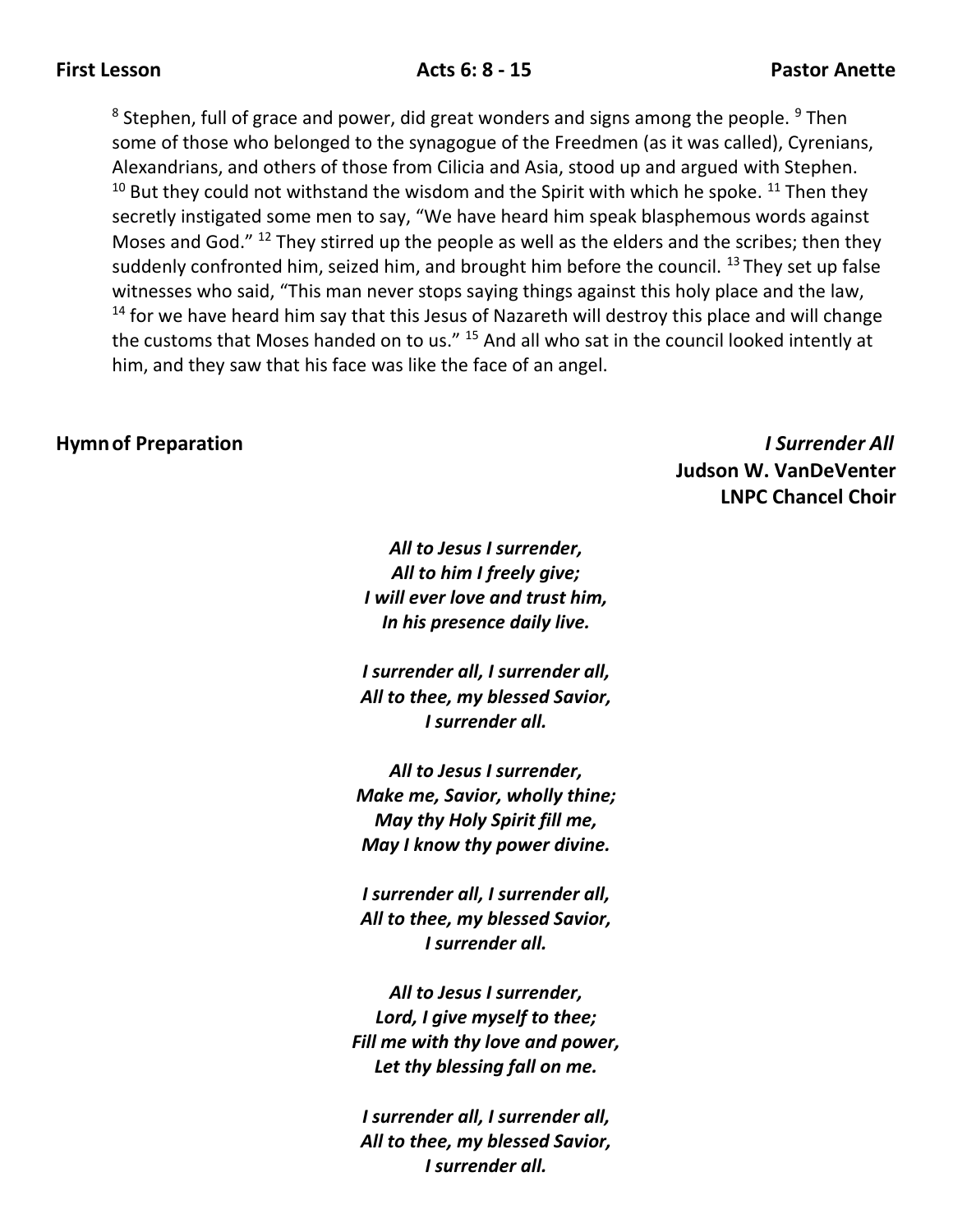<sup>25</sup> An expert in the law stood up to test Jesus. "Teacher," he said, "what must I do to inherit eternal life?"  $^{26}$  He said to him, "What is written in the law? What do you read there?"  $^{27}$  He answered, "You shall love the Lord your God with all your heart and with all your soul and with all your strength and with all your mind and your neighbor as yourself."  $^{28}$  And he said to him, "You have given the right answer; do this, and you will live."  $^{29}$  But wanting to vindicate himself, he asked Jesus, "And who is my neighbor?" <sup>30</sup> Jesus replied, "A man was going down from Jerusalem to Jericho and fell into the hands of robbers, who stripped him, beat him, and took off, leaving him half dead.  $31$  Now by chance a priest was going down that road, and when he saw him he passed by on the other side. <sup>32</sup> So likewise a Levite, when he came to the place and saw him, passed by on the other side.  $33$  But a Samaritan while traveling came upon him, and when he saw him he was moved with compassion.  $34$  He went to him and bandaged his wounds, treating them with oil and wine. Then he put him on his own animal, brought him to an inn, and took care of him.  $35$  The next day he took out two denarii, gave them to the innkeeper, and said, 'Take care of him, and when I come back I will repay you whatever more you spend.' <sup>36</sup> Which of these three, do you think, was a neighbor to the man who fell into the hands of the robbers?" <sup>37</sup> He said, "The one who showed him mercy." Jesus said to him, "Go and do likewise."

**Sermon Go and Do Likewise Pastor Jim** 

**Time of Reflection**

**Blessing of Tithes and Offerings <b>Pastor Anette** Pastor Anette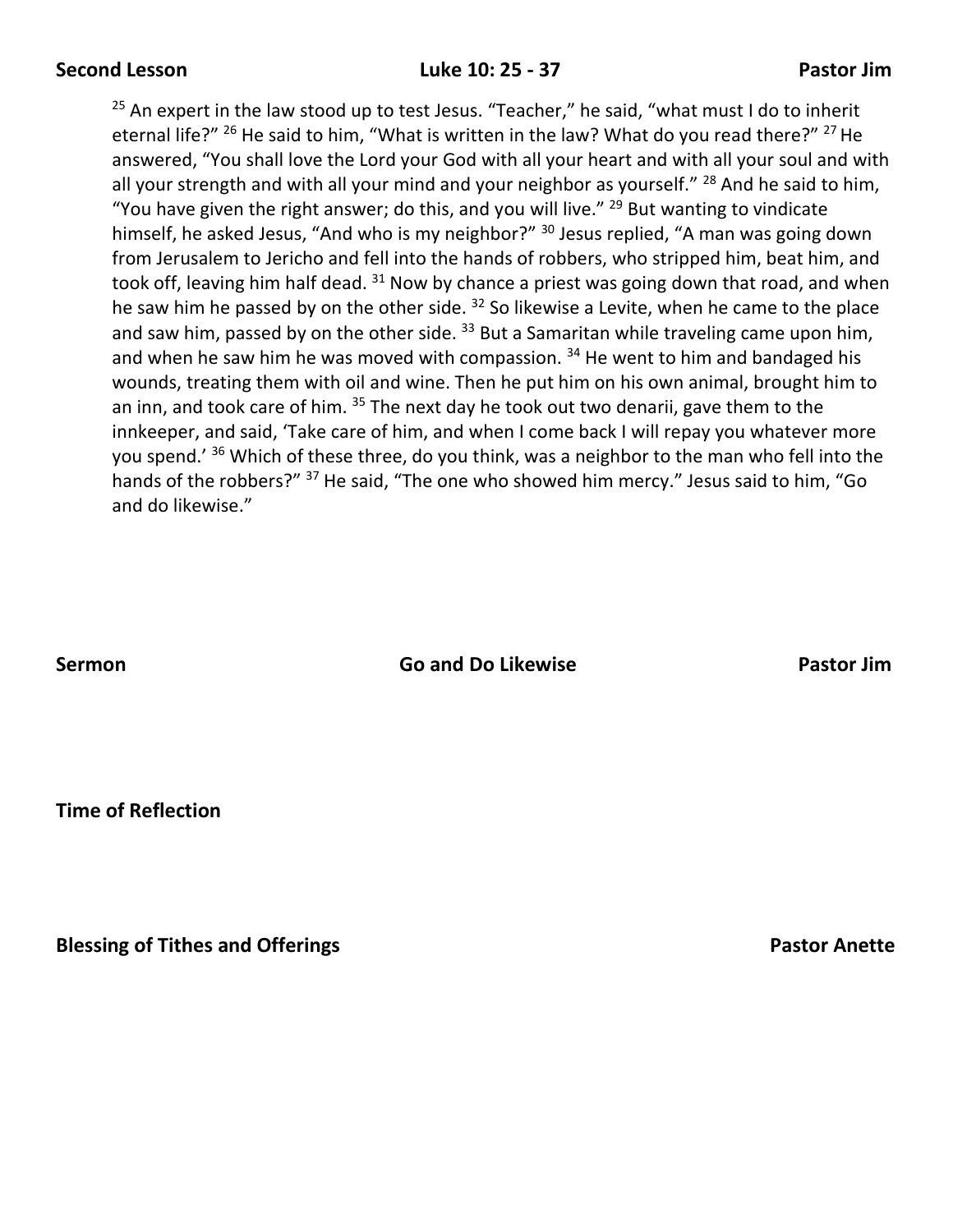# **Offertory** *God Will Reach Out*  **Michael Joseph Wimberley Wimberley Bluegrass Band**

When Jesus walked on the water he passed a ship at sea with Peter and the disciples on the sea of Galilee They knew not it was Jesus their hearts were full of fear But Jesus knew their every thought and gave them cause of cheer

The boisterous winds were crashing upon the chosen crew But Peter asked of Jesus if he could walk there too He walked on the sea out toward Him then quickly in a wink Peter took his eyes off Jesus and soon began to sink

> But the Lord reached out and caught his hand Lifted him so he could boldly walk Build up your faith so you can stand Without a doubt upon the solid Rock

Now the storms of life distract you so you can't see ahead You must adjust your vision to the Holy One instead You think that life's a mess and in your troubles you'll succumb Friend lift your eyes to Jesus as He simply says to come

> God will reach out and catch your hand Lift you up so you can boldly walk Build up your faith so you can stand Without a doubt upon the solid Rock

### **Pastoral Prayer and The Lord's Prayer Pastor Anette**

*Our Father, who art in heaven, hallowed be thy name. Thy kingdom come, Thy will be done, on earth as it is in heaven. Give us this day our daily bread. And forgive us our debts as we forgive our debtors. And lead us not into temptation but deliver us from evil. For Thine is the Kingdom and the Power and the Glory forever. Amen*